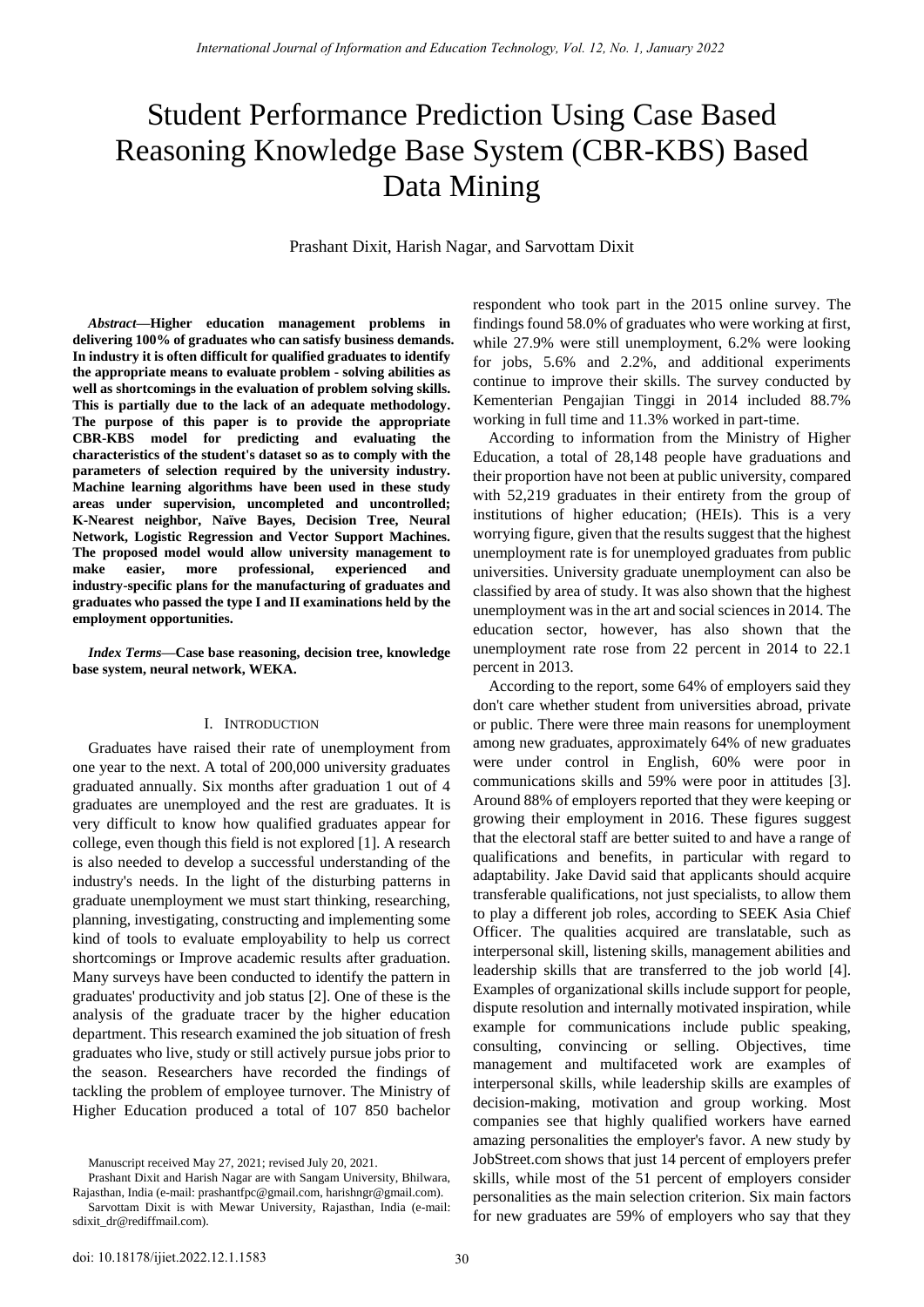have low attitude or character among graduates, 64% poor English order, 60% limited vocabulary and difficulties with skills, decision making and problem-solving [5]. The analysis connects the data set's characteristics with all six capabilities needed to fulfill the employer's requirements. So, if statistical modeling and data mining techniques may allow different parties to schedule postgraduate jobs. Data mining is a critical procedure for finding a vast number of data patterns and information. Data mining was known for the use of Facebook, Microsoft, Google and more in technology companies around the world. By data processing the data mining process is about describing the past and forecasting the future. Database infrastructure, statistics, visualization techniques and machine intelligence are all rooted in data mining. There are several activities included: Overview definition, study of associations, classification and estimation, analyzes of clusters, outlier analysis, predictive analysis, analysis of trends and assessments, regression, etc [6]. The method of development of a model to forecast the outcome is predictive modeling. When the result is categorical, so grouping is called, but if the result is empirical, regression is called. Clustering is assigned in description to cluster observations so that they are identical in the same cluster and association rules may find interesting correlations within hypotheses. The most critical components of data mining are classification and forecasting. The algorithm for selection also depends on the type of information to be used (nominal, ordinal, ratio or interval). Any data mining algorithm is provided with a machine learning category and different data mining algorithms are used to set knowledge-based data [7].

## II. LITERATURE SURVEY

One of the main tasks of data mining that researchers have used extensively in the field of prediction science are the supervised learning technologies. For experiments on widely used model of graduate employment, classification and prediction such as Naive Bayes, the Neural Network, Decision Tree, Logistic Regressions, Random Forest, etc. WEKA also employs as many data processing techniques to build statistical models for the defect prediction. A prediction research performed with KDD (Database knowledge discovery) and CRISPDM (Cross Industry Norm Data Mining Procedure) as study methods. Improve academic results after graduation. Several surveys have been conducted to identify the pattern in graduates' productivity and job status. One of them is the analysis of the graduate tracer by the higher education department. This research examined the job situation of fresh graduates who live, study or still actively pursue jobs prior to the season. Researchers have documented the findings of tackling the problem of employee turnover. The Ministry of Higher Education produced a total of 107 850 bachelor participants who took part in the 2015 online survey.

The Graduate Employability model was developed by Shahiri and Husain [8]. This research was using the Tracer Study data carried out by the Malaysian Higher Education Ministry covering both polytechnic, public and private graduates. During the first six months of graduates jobs, unemployment, or conditions that cannot be decided in the first six months after the graduating year, used Bayesian and Decision Tree algorithms. The findings of the analysis find that classification J48 of a decision-making arboreal variant is as accurate as Classifier.

Bunkar [9] used five methods for data mining; Naive Bayes, Logistic Regression, Multilayer Perceptron and J48 decision-making tree. Data from the Examining Units, Alumni Units and Research Units. Data gathered. The findings reveal that the logistic regression is the best classification to predict whether graduates serve or pursue their education in private or public sectors.

In order to forecast student results, Kaswan *et al*. [10] used five classification tasks such as ANN, Naive Bayes, KNN, SVM, and Decision Tree. Demographics, internal and external assessment are the attributes used for this analysis. The findings of the experiment shows that Neural Network's prediction error is smaller and more accurate than other tasks.

Kaswan *et al*. [11] suggested a student success prediction method used the WEKA Naive Bayes method for building prediction models. Six properties have been tested: income households, university, ethnicity, gender, home town and CGPA. There are three of them. The study finds that the income of the sex, the hometown and the family contributes to university success.

The Bayesian Methods used by Kaswan *et al*. [12] comprise Naïve Bayesian simple, Naif Bayesian, Averaged One Dependence Estimators (ADES), ADSE, Bayesian networks, and Naif Bayesian update. The results revealed an average one-dependence approximation, with an algorithm for subsumption resolution (AODEsr) of 98.3%, followed by the 96.1% for AODE.

In order to analysis the work using WEKA Gao construct a data mining model. The parameters are Jobs Data. For evaluation by analyzing and comparing based on various parameters, Classical Decision Tree classifiers were used. Three results can be drawn which are now almost half of the students who do not choose the school, there is a connection between the origin of the position of students and each task for each gender is unique.

Kaswan *et al*. [13] has carried out research which has developed an employment model for graduates that could forecast whether they are unemployed, are working or are not in a state. The contrast of the Bayesian and the Decision treaties 12 months after completion, the study defined qualities which may influence graduates' jobs. The report used a survey of 11,853 samples from the Maejo University Planning Office in Thailand. To construct the classification, merged the process of the discovery of information, and the cross-industry provides the following for data mining. The study showed that Waode of Bayesian methods was the highest accuracy of 99.77%.

Arsad and Buniyamin [14] conducted research to forecast the positioning of the student in Work Integrated Learning (WIL). In this study students were classified using J48, Bayes Net, Naive Bayes, mobile cart and REPTREE algorithm. The characteristics of this r include sex, participation, supporters, subjects and semester grades the findings revealed that the Bayes Net and Naive Bayes algorithms provide strong results and effectively estimate how many students have passed or failed WIL. In general, Decision Tree, Naive Bayes, Logistic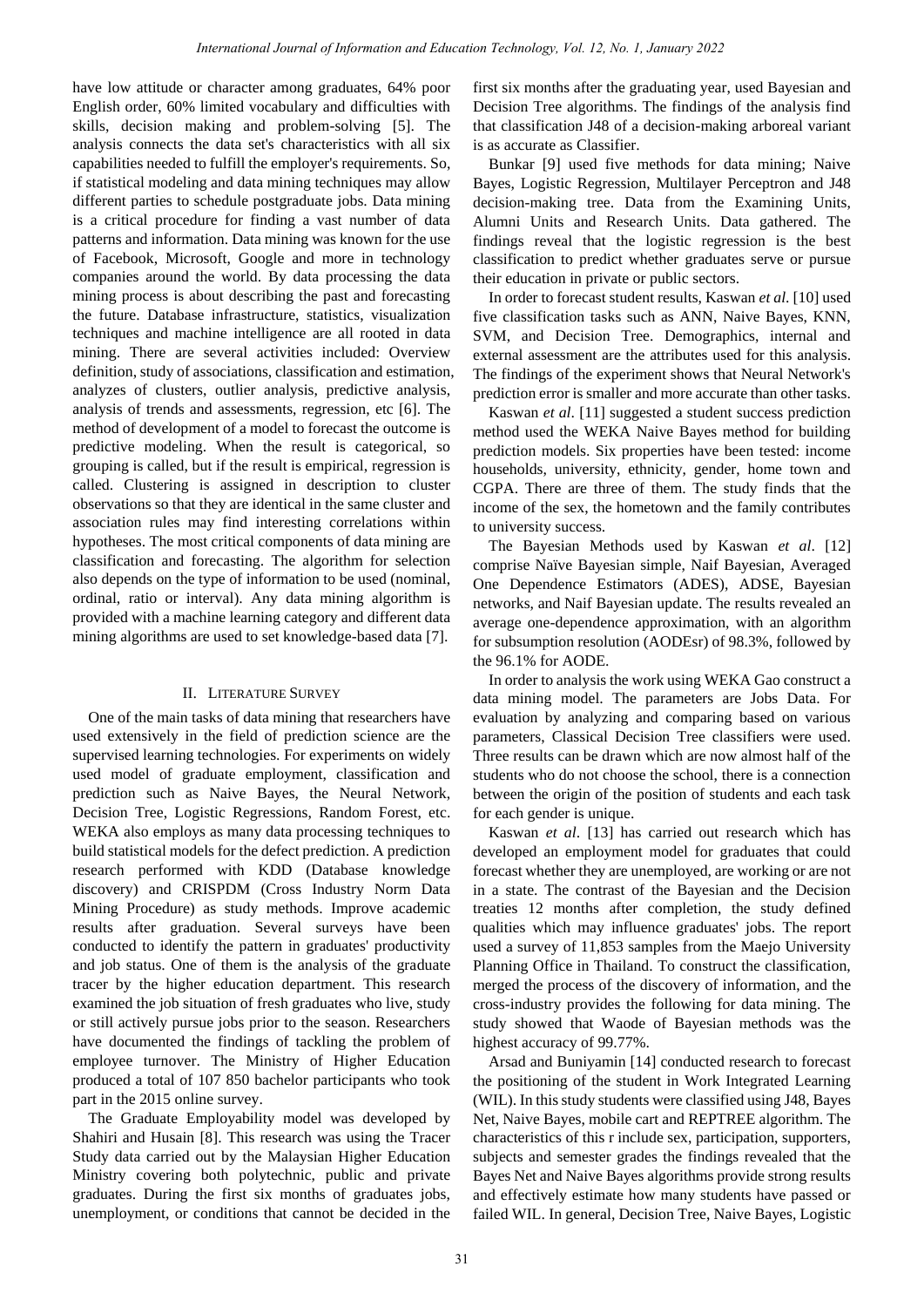Regression, Network of Bayes, and Averaged One-Dependence Estimator (AODESR) chosen by researchers as a statistical model due to their best experimental reliability.

# III. CASE BASE REASONING

Case-based learning is an AI methodology that resolves issues by comparing certain related problems (past experience) previously solved, held in a case basis, to a current unresolved problem to draw analogical conclusions to the problem resolution [15]. The AI approach providing an artificial intelligence approach is a problem-solvation approach. Problems solving CBR generally requires the retrieval of applicable prior, related cases and the adaptation, if possible, of a solution(s) to the prior case(s), to resolve the new problem and to save the present case in the future as a new case. It was defined in different ways by various scholars, but the main aim of the technique was the same. "The case-based reasoning is both the way people use cases to solve problems and the manner in which machenetes are used to solve problems," defined Riesbeck and Shank (1989) as "Case-based reasoning is both the way some people utilize cases to fix problems and the manner in laquelle they may be used" CBR is both a problem solving approach and a thinking and perception philosophy that is focused around how people understand the memories of the past. It brings together elements of both KBSs and the world of master learning. In recent decades, the CBR study has flourished in a range of domain areas. However, it provides a systemic means to resolve problems regardless of the field of implementation. The key phases of the CBR scheme are in given fig:

- $\bullet$  the input issue is characterized by proper function indices (attributes)
- $\bullet$  the memory may contain related cases relative to the current situation.
- adaptation to current issue of a prior approach or a series of solutions
- assessment of the modified solution
- storage of the appropriate solution or the experience analyzed.



## IV. KNOWLEDGE BASE SYSTEM

Every level of information – syntactic, semantics, logic, budget, comprehension of unformed input, ellipticity, cases constraints, vagueness – must be represented by the KR

scheme [16] The K-Box, the Knowledge-Base, the query applicator, logic, and the user interface are split into five sections to make this model more efficiently.

#### A. *K Rectangle*

The first portion of the K Rectangle contains the external input from the user interface. A text, a novel, a paper etc are the source of the information. Input can be categorized into: nature, quality, behavior, generality, specificity, inherence, falsity and each material can be earth, water, sun, air, atmosphere, period, space, mind and soul as is the case with Indian logic. The user's input can either be a new knowledge or the question is split into two groups. If a person asks for an examination whether a database of facts is like solving an inquir.



Fig. 2. Framework of knowledge base.

When the new material is entered, it goes through the acquisition and learning phase, to verify if the knowledge is already in the knowledge base. Otherwise, it verifies that the current procedure takes account of such information if a segmenting procedure has been carried out on the input to verify which groups it falls within and distinguishes the operation from the other. The K Package Feature Extraction component can verify whether a method can be performed or whether the received text is present for Ex. Mobile rings, so the step of this new knowledge takes place, means that a sound is arriving and the source of the ringing is being played. If the statement is like ram, so no action is taken. If we use somaticized net, framing and logic programming, but if we can do any operation by the object, then a structure is needed that can be complex and need to be articulate. In this way, the information becomes a simple phrase. The Information Structure component of the K box is used by the best knowledge representation technology to describe incoming knowledge. Semantic Net and Script methods are combined with KR. All the expertise to solve the dilemma is a body of knowledge. The basis of information may be general or unique domain. Want to do it? The applicator is used to obtain the information from the device and then transfers the information to the logic process. Whenever the latest query enters a method, it will discover whether the query is identical to the earlier query or generating from the responsibility strategy. At this point we can make the machine intelligent with the association of learning rules mining. Reasoning is used to obtain additional information from current experience. Forward and backward logic is the easiest method of thought.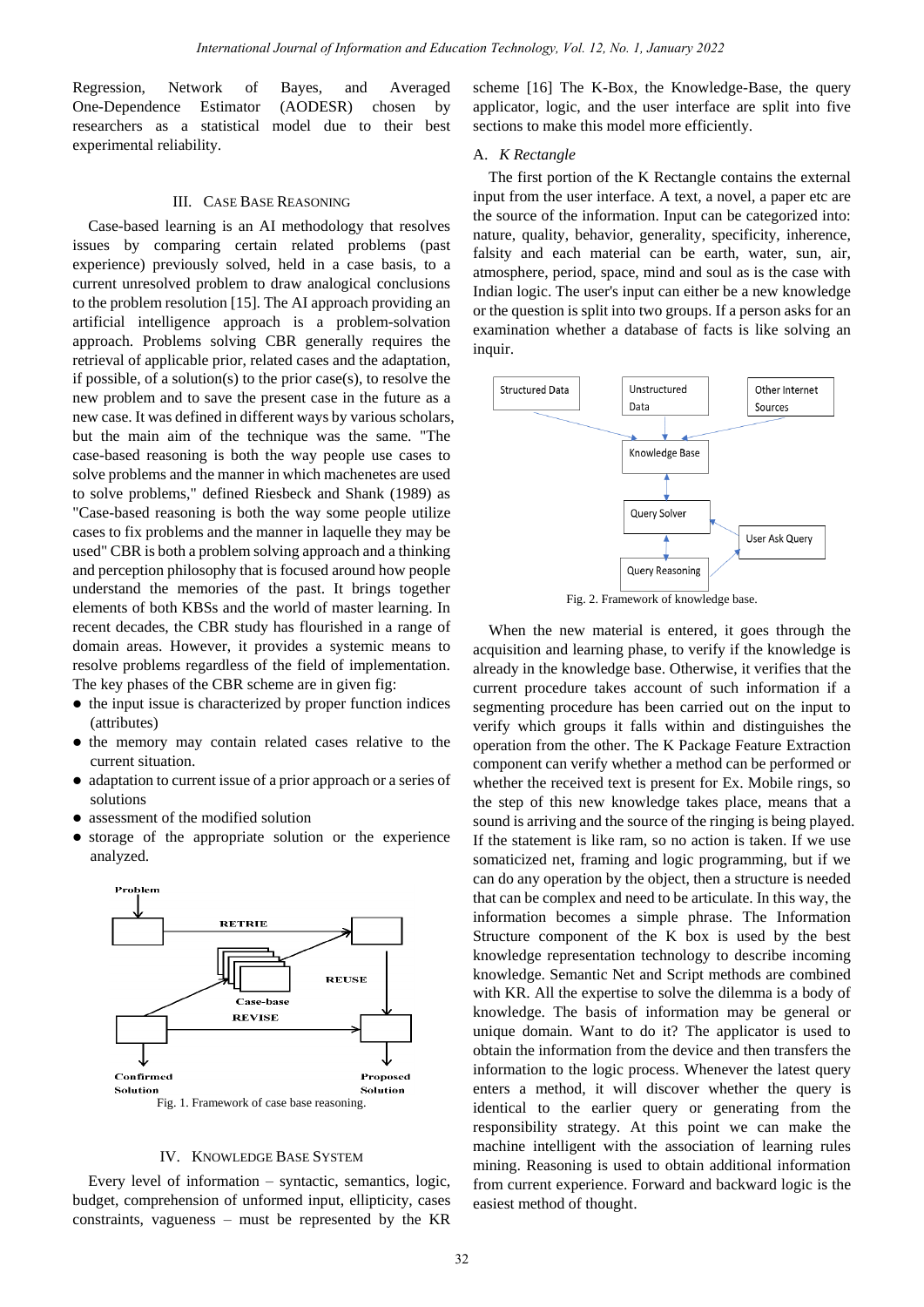## V. RESULT AND DISCUSSION

## *A. Student Selection Criteria*

The working flow of the classification data mining model. In the initial stage, the pre-exam data score is 80% followed by key exam function classification methods. Then classification methods are used to create a successful flow that can translate inputs correctly to desired outputs. Feedback on the collection of features and the learning phases to increase classification efficiency are provided during the model evaluation process. When a template is created, in the second step, the student test results are predicted to have a mark of 90 percent and are qualified for work .



Fig. 3. Flowchart student selection criteria.

## *B. With the Help of CBR-KBS for Selection for Employment*

One of the positive stories of Ai technologies is the expert or KBSs. The KBSs are built on an explicitly process of information representation needed to solve a problem - so called Second Generation systems which make it possible for a system to reasoning using the rule-based reasoning theory (RBR). RBR is also developing some specialist programs. Yet, regardless of whether the information is profound or superficial, an explicit domain model still has to be created and sometimes applied as rules or maybe more recently as an object model. There are undoubtedly several issues in model-based KBS, but there are many. The challenges are:

- the acquisition of knowledge is a complex process that is often called the bottlenecks for eliciting knowledge
- the implementation of KBS requires specific expertise which often takes long years
- model-based KBS often slows down and does not make it easy for them to reach and handle vast quantities of information.

Several attempts were made to resolve the problems by improving exploration and mining techniques and methods, improving and practical KBS shells and ecosystems, improving implementation methodologies, language and ontology modeling of knowledges, promoting collaboration between KBS and the database in expert and inductive reasoning databases, and systems-keeping techniques and means. In recent years, however, it is necessary to create a straightforward human reasoning model and a framework for solving nonlinear equations that leads to the advancement of case-basis reasoning. In certain ways, CBR differs radically

from other big AI methods because it does not depend on the specific physical equation describing a problem's domain information, but uses general relationships between its characteristics. This will resolve problems with previous KBSs such as:

- CBR does not have to have explicit domain patterns and hence elicitation becomes a task to collect case history
- Implementation reduces to recognizing important features describing case studies; it's simpler to do this than to create an integrative framework.

This CBR-KBS presents us with all specifics of the applicant residing in the CBR knowledge base to pick the right applicant for a good job opportunity. In future, as CBR keeps record in its database, as the case may be, in the below image.



Fig. 4. Framework of CBR-KBS for student selection for employment.

#### *C. Training Data Sets*

New dataset is used for building proposed model. For training we have 2159 both (Pre-exam Type I) instances of students' data with their academic and industrial exam performance from pre-exam (type A), aptitude exam and main-exam (type B) courses related exam, number of question, evaluate correct and wrong question and scoring the result presented information in Table I.

TABLE I: DESCRIPTION OF DATA SETS

| I ABLE I. DESCRIPTION OF DATA SETS |                                            |  |  |  |
|------------------------------------|--------------------------------------------|--|--|--|
| <b>Features</b>                    | <b>Description</b>                         |  |  |  |
| UID                                | Student Unique Identification (Roll No)    |  |  |  |
| Name                               | Name of student                            |  |  |  |
| Gender                             | Male, Female                               |  |  |  |
| Course                             | Course ID                                  |  |  |  |
| Subject                            | Subject name and subject code              |  |  |  |
| Exam duration                      | Mid-term (MT), Final-term (FT)             |  |  |  |
| <b>Question</b>                    | Number of Question                         |  |  |  |
| Correct                            | Correct answer                             |  |  |  |
| Wrong                              | Wrong answer                               |  |  |  |
| Total score                        | Gain percentage                            |  |  |  |
| Psychometric Factor                | To evaluate student marks table II and III |  |  |  |

# *D. Sample Data*

CBR-KBS techniques have been used to build a classifier that can predict the performance of the students in an economics subject that is offered by Orta Dogu Teknik Universitesi (https://data.mendeley.com). Table II consists of training data set of ten students. Input data for the classifiers are provided from CSV file includes student's marks from pre exam, data regarding obtained marks in pre-exam, exam type, student ID, gender, pre-exam type details. Table II: The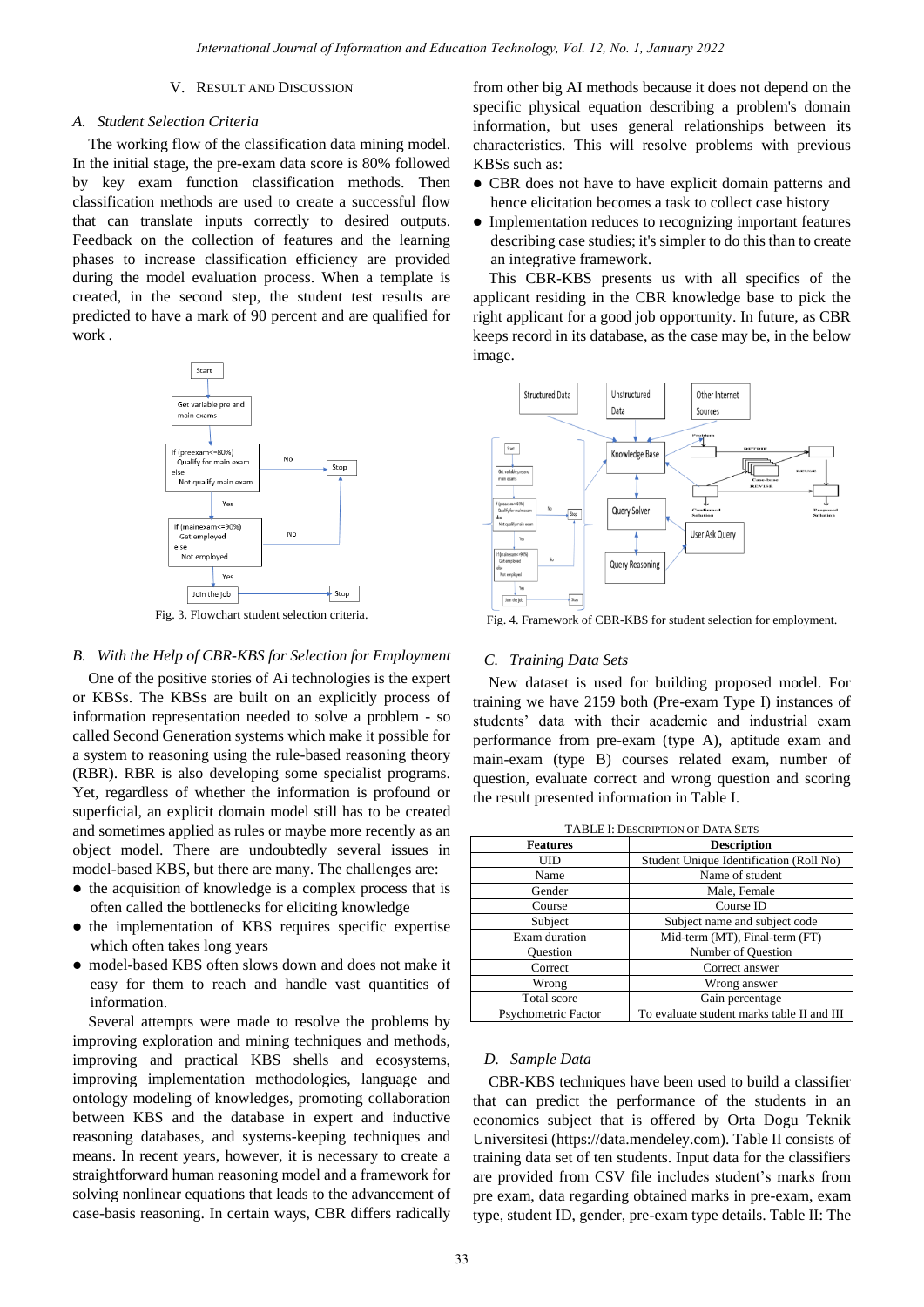sample input data. Every input data is in alphanumeric form. As in Table II, 16 students selected in green color cleared pre exam out of 29 students appeared in pre examination

| <b>ID-Scrambled</b> | Gender       | Pre-Exam<br><b>Type</b> | Correct | <b>Wrong</b>   | <b>Score</b> |
|---------------------|--------------|-------------------------|---------|----------------|--------------|
| 2438768             | $\mathbf F$  | A                       | 23      | $\overline{2}$ | 92           |
| 2568626             | М            | A                       | 16      | 9              | 64           |
| 2436278             | F            | A                       | 19      | 6              | 76           |
| 2437482             | F            | A                       | 21      | $\overline{4}$ | 84           |
| 2705146             | F            | A                       | 20      | 5              | 80           |
| 2303670             | F            | A                       | 23      | $\overline{2}$ | 92           |
| 2293686             | М            | А                       | 18      | 7              | 72           |
| 2999998             | М            | A                       | 12      | 13             | 48           |
| 2438950             | $\mathbf{F}$ | A                       | 24      | $\mathbf{1}$   | 96           |
| 2435074             | F            | А                       | 11      | 14             | 44           |
| 2436324             | F            | A                       | 20      | 5              | 80           |
| 2580968             | F            | А                       | 10      | 15             | 40           |
| 2303700             | М            | А                       | 18      | 7              | 72           |
| 1215030             | F            | A                       | 21      | $\overline{4}$ | 84           |
| 2436392             | $\mathbf{F}$ | A                       | 23      | $\overline{2}$ | 92           |
| 2648400             | $\mathbf F$  | A                       | 22      | 3              | 88           |
| 2244166             | М            | А                       | 16      | 9              | 64           |
| 2436440             | $\mathbf{F}$ | A                       | 20      | 5              | 80           |
| 2217092             | F            | А                       | 16      | 9              | 64           |
| 2435156             | F            | A                       | 21      | $\overline{4}$ | 84           |
| 2439180             | F            | A                       | 24      | $\mathbf{1}$   | 96           |
| 2442942             | M            | A                       | 20      | 5              | 80           |
| 2436492             | F            | A                       | 21      | $\overline{4}$ | 84           |
| 2217122             | F            | A                       | 20      | 5              | 80           |
| 1855878             | М            | А                       | 12      | 13             | 48           |
| 2581166             | $\mathbf F$  | А                       | 14      | 11             | 56           |
| 2581218             | F            | А                       | 15      | 10             | 60           |
| 2307728             | $\mathbf{M}$ | A                       | 21      | 4              | 84           |
| 2581214             | $\mathbf F$  | A                       | 19      | 6              | 76           |

Fig. 5 show the pre-exam result whose candidate score 80% or more they qualify mains but less they not qualify.



Fig. 5. Scoring results in pre exam.

In Table III, 7 students selected in blue color cleared main exam out of 16 students appeared in main examination and get employed in industry

|--|

| <b>D-Scrambled</b> | Gender       | <b>Main-Exam</b><br><b>Type</b> | Correct | Wrong          | <b>Score</b> |
|--------------------|--------------|---------------------------------|---------|----------------|--------------|
| 2438768            | F            | A                               | 21      | 4              | 82           |
| 2437482            | F            | $\mathsf{A}$                    | 23      | $\overline{2}$ | 90           |
| 2705146            | F            | A                               | 18      | 6              | 79           |
| 2303670            | $\mathbf{F}$ | $\mathbf{A}$                    | 23      | $\overline{2}$ | 91           |
| 2438950            | $\mathbf{F}$ | A                               | 24      | $\mathbf{1}$   | 97           |
| 2436324            | F            | A                               | 16      | 9              | 85           |
| 1215030            | $\mathbf F$  | А                               | 15      | 10             | 82           |
| 2436392            | $\mathbf{F}$ | $\mathsf{A}$                    | 24      | $\mathbf{1}$   | 96           |
| 2648400            | F            | А                               | 18      | 7              | 86           |
| 2436440            | F            | A                               | 23      | $\overline{2}$ | 95           |
| 2435156            | F            | A                               | 11      | 14             | 70           |
| 2439180            | $\mathbf{F}$ | A                               | 24      | $\mathbf{1}$   | 96           |
| 2442942            | M            | A                               | 21      | $\overline{4}$ | 93           |
| 2436492            | F            | A                               | 15      | 10             | 81           |
| 2217122            | F            | A                               | 14      | 11             | 71           |
| 2307728            | М            | A                               | 21      | 4              | 77           |



Fig. 6 shows the main-exam result whose candidate score 90% or more they qualify mains but less they not qualify and liable to get the employment

## VI. CONCLUSION

The success forecast is established in formal education and has been contributed by several scholars. There is, however, no study into the estimation of employee engagement. Within the scope of the institution's success and employment opportunities, analysis is expected to create robust performance and employment opportunities models and a method capable of predicting performances and employment opportunities. In this article, CBR-KBS techniques were explored and these techniques were very beneficial to pick the best student for jobs.

## CONFLICT OF INTEREST

I have collected data from this link [\(https://data.mendeley.com\)](https://data.mendeley.com/). It is available and freeware on google data set. No any type of conflict generate in future.